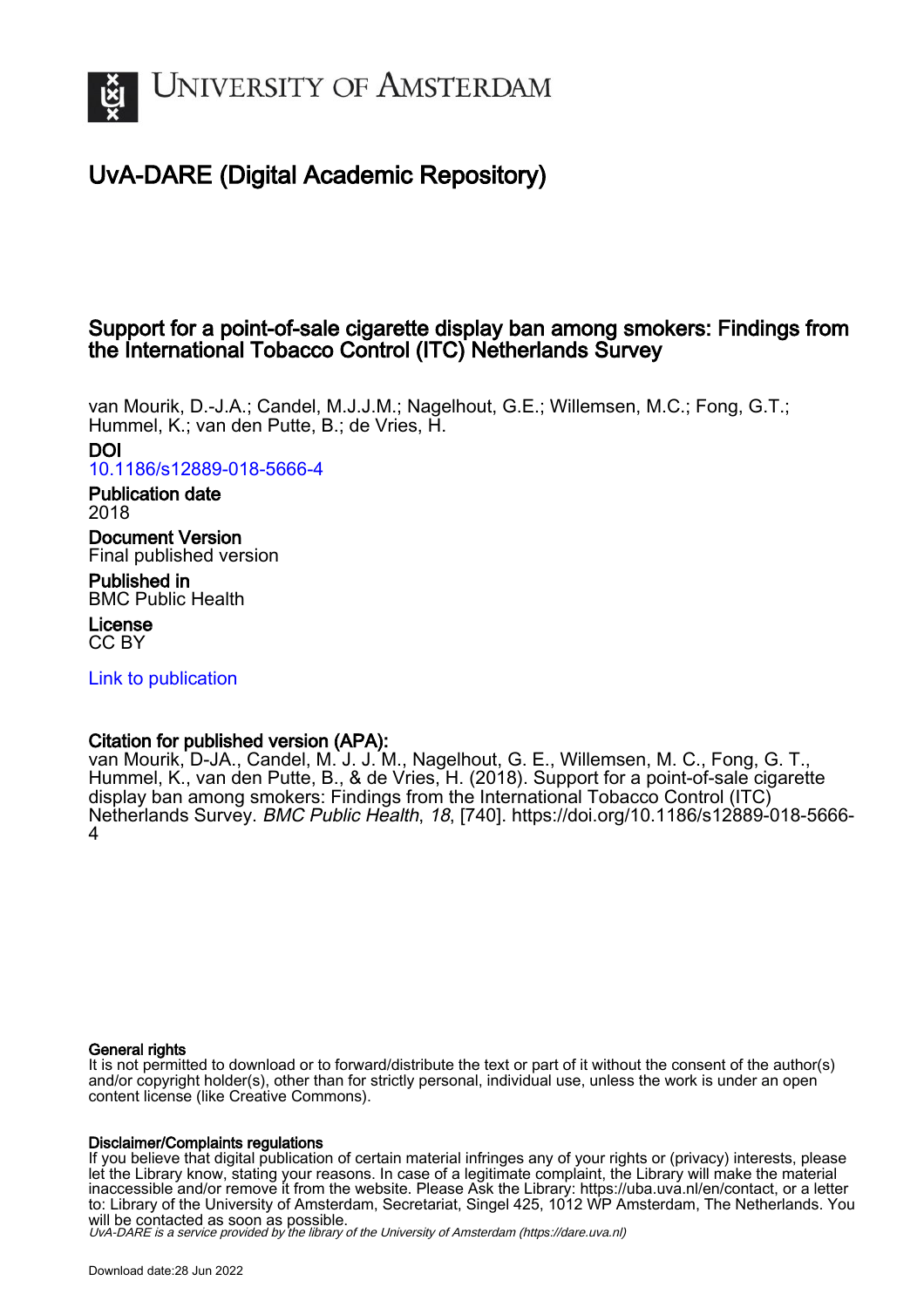# **RESEARCH ARTICLE Example 2018 12:30 THE Open Access**



# Support for a point-of-sale cigarette display ban among smokers: findings from the international tobacco control (ITC) Netherlands survey

Dirk-Jan A. van Mourik<sup>1[\\*](http://orcid.org/0000-0002-6403-0300)</sup>�, Math J. J. M. Candel<sup>2</sup>, Gera E. Nagelhout<sup>1,3,4</sup>, Marc C. Willemsen<sup>1,5</sup>, Geoffrey T. Fong<sup>6,7,8</sup>, Karin Hummel<sup>1</sup>, Bas van den Putte<sup>9</sup> and Hein de Vries<sup>1</sup>

#### Abstract

**Background:** Displaying tobacco products at point-of-sale (PoS) has become an important marketing strategy for the tobacco industry. This study was designed to (1) examine how support for a PoS cigarette display ban changed among Dutch smokers between 2010 and 2015 and (2) identify the variables that predict support among smokers for a PoS cigarette display ban.

Methods: Longitudinal data from six annual survey waves (2010-2015) from the International Tobacco Control (ITC) Netherlands Survey were analyzed. The sample consisted of between 1279 and 1800 smokers per year. Smokers were asked whether they supported a complete ban on displays of cigarettes inside shops and stores.

Results: Support for a PoS cigarette display ban increased from 28.9% in 2010 to 42.5% in 2015 (OR = 1.40,  $p < 0.001$ ). A multiple logistic regression analysis revealed that support for a PoS display ban of cigarettes was more likely among smokers who had more knowledge about the health risks of smoking (OR = 3.97,  $p < 0.001$ ), believed smoking-related health risks to be severe (OR = 1.39,  $p < 0.001$ ), had a more positive attitude towards quitting smoking (OR = 1.44,  $p = 0$ . 006), reported stronger social norms to quit smoking (OR = 1.29,  $p = 0.035$ ), had a higher self-efficacy for quitting smoking (OR = 1.31,  $p = 0.001$ ), and had stronger intentions to quit smoking (OR = 1.23,  $p = 0.006$ ).

Conclusions: This paper showed that support for a PoS display ban of cigarettes increased among smokers in the Netherlands over the years. To further increase support, educational campaigns about the dangers of smoking, and campaigns that encourage quitting may be needed.

Keywords: Support, Tobacco display ban, Point of sale, The Netherlands, Smokers

#### Background

As countries take action to reduce tobacco advertising, promotion, and sponsorship (TAPS), the tobacco industry has fewer opportunities to promote their products. Displaying tobacco products at point-of-sale (PoS) has become one of the most important remaining tools for the tobacco industry to communicate with current and potential customers  $[1–5]$  $[1–5]$  $[1–5]$  $[1–5]$ , increasing the importance of PoS tobacco display bans to reduce TAPS.

Department of Health Promotion, Maastricht University (CAPHRI), PO Box 616, 6200, MD, Maastricht, the Netherlands

Full list of author information is available at the end of the article



Internal documents of the tobacco industry suggested that tobacco displays are used to shape positive attitudes and beliefs about tobacco brands and products [[6](#page-8-0)]. Displaying tobacco products at PoS can act as a cue to smoke [\[7](#page-8-0)–[11\]](#page-8-0), even among people who try to avoid smoking [[12\]](#page-8-0). Research has also shown that exposure to PoS tobacco displays increases susceptibility for smoking uptake among youth  $[4, 13, 14]$  $[4, 13, 14]$  $[4, 13, 14]$  $[4, 13, 14]$  $[4, 13, 14]$ . Restrictions on PoS tobacco displays can lead to fewer display recalls [[15\]](#page-8-0) and may help to denormalise smoking [[16](#page-8-0)].

The World Health Organization (WHO) Framework Convention on Tobacco Control (FCTC) calls on the 180 parties (179 countries and the European Union) to

© The Author(s). 2018 Open Access This article is distributed under the terms of the Creative Commons Attribution 4.0 International License [\(http://creativecommons.org/licenses/by/4.0/](http://creativecommons.org/licenses/by/4.0/)), which permits unrestricted use, distribution, and reproduction in any medium, provided you give appropriate credit to the original author(s) and the source, provide a link to the Creative Commons license, and indicate if changes were made. The Creative Commons Public Domain Dedication waiver [\(http://creativecommons.org/publicdomain/zero/1.0/](http://creativecommons.org/publicdomain/zero/1.0/)) applies to the data made available in this article, unless otherwise stated.

<sup>\*</sup> Correspondence: [d.vanmourik@maastrichtuniversity.nl](mailto:d.vanmourik@maastrichtuniversity.nl) <sup>1</sup>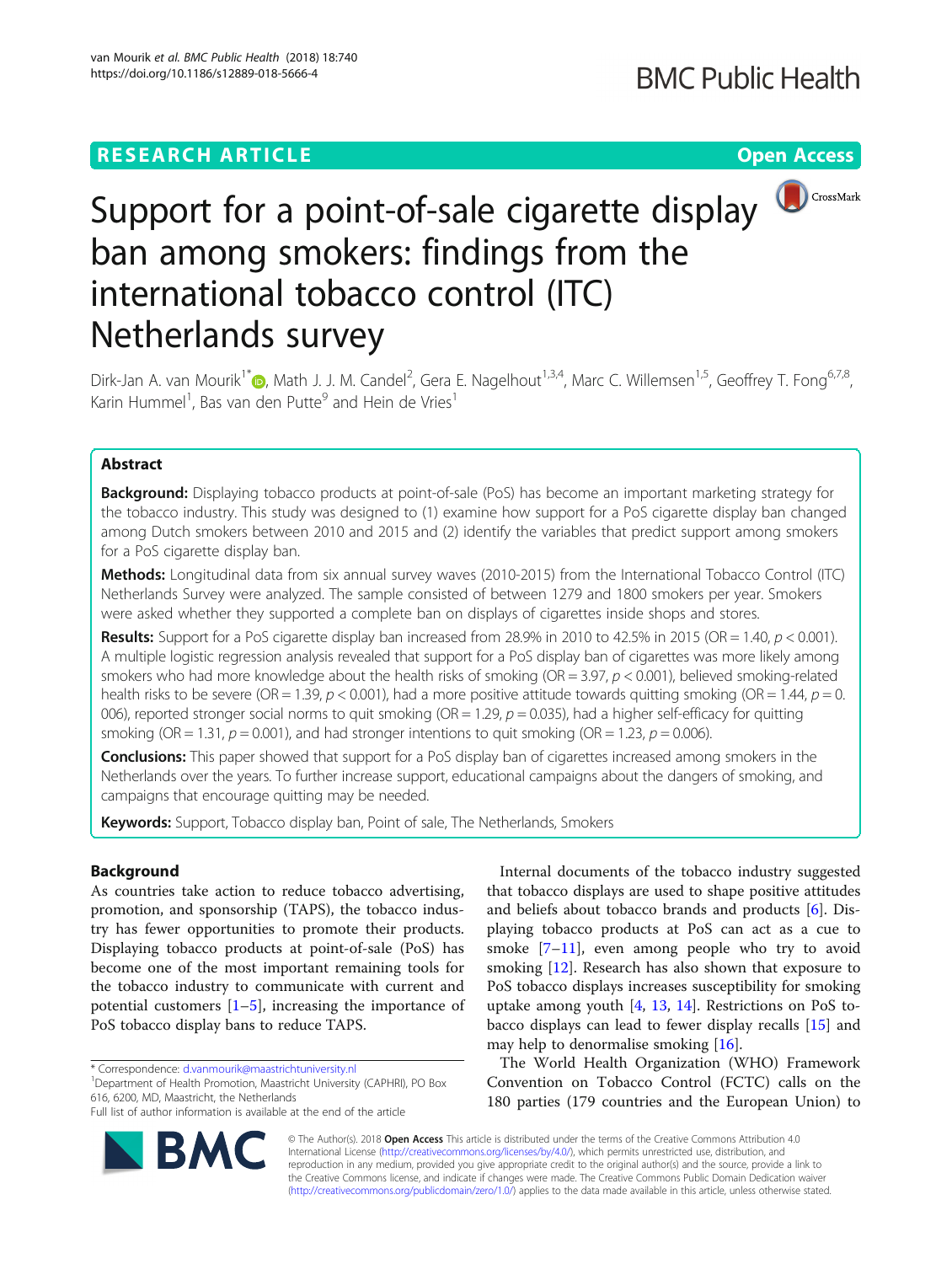implement PoS tobacco display bans [\[17](#page-8-0)]. Several jurisdictions including Canada, Iceland, Norway, Finland, United Kingdom, and Ireland have introduced a PoS tobacco display ban but global progress in this domain has been slow. In the Netherlands, a ban on PoS tobacco displays in supermarkets is planned for 2020. For other points of sale such as gas stations, convenience stores, drug stores, bars and cafes, evening shops, and kiosks, a ban on PoS tobacco displays is planned for 2022 [\[18\]](#page-8-0). A PoS tobacco display ban might be especially effective in the Netherlands where the number of inhabitants per PoS is low compared to other countries [\[19](#page-8-0)].

High levels of public support for tobacco control measures, particularly among smokers, may be an important condition for the adoption of these measures by the government [\[20\]](#page-9-0). High levels of public support among smokers for a PoS tobacco display ban could prevent resistance that could endanger the implementation in 2020 and the continuation of this ban. This is of utmost importance in the Netherlands, where tobacco control policies have been reversed and delayed in the past [\[21](#page-9-0)]. In 2014, 60% of all Europeans and 56% of the Dutch population supported keeping tobacco products out of sight at PoS [[22\]](#page-9-0). While non-smokers generally are more likely to support tobacco control measures than smoker [[23,](#page-9-0) [24\]](#page-9-0), many smokers are also supportive. In Ireland, 67% of the non-smokers and 63% of the smokers were supportive of a PoS display ban of cigarette and tobacco packs after the implementation of this tobacco control measure [\[15\]](#page-8-0). A study from Canada found that the levels of support for a ban on PoS displays of cigarettes ranged between 55 and 82% (in Canadian provinces) among adult smokers [[25](#page-9-0)]. These studies show reasonable levels of support among smokers for a ban on PoS tobacco displays but studies examining possible predictors of this support remain limited.

Identifying these predictors may help policy makers to increase support levels. Data from the International Tobacco Control (ITC) Canada Survey revealed that smokers with higher intention to quit were more likely to support a PoS cigarette display ban [\[25\]](#page-9-0). This study only focused on intention to quit smoking and socio-demographic characteristics but did not include smoking cessation related beliefs. The current study examines which factors may predict support for a PoS tobacco display among Dutch smokers.

As a multitude of factors may be associated with support for PoS display bans, we used two integrated behavior change models: the ITC Conceptual Model [\[26\]](#page-9-0), and the Integrated Change Model (I-Change Model) [\[27](#page-9-0)]. The ITC Conceptual Model is used to explain how tobacco control measures might work based on a combination of health communication theories and existing psychological models [[26](#page-9-0)]. The I-Change Model can be

used to explain overt (directly observable), and covert (not immediately observable) health behaviors [[27](#page-9-0)] such as supporting a PoS display ban. Based on these models we identified two groups of factors: (1) socio-demographic characteristics (age, gender, and educational level), and (2) smoking cessation related beliefs such as awareness (knowledge, cues such as noticing anti-tobacco information, and risk perception), motivation factors (attitude, social norms, and self-efficacy for quitting smoking), and intention to quit smoking.

Lowly educated smokers have lower intentions to quit smoking [[28,](#page-9-0) [29\]](#page-9-0). Since intention to quit smoking predicts support for a PoS tobacco display ban [\[25](#page-9-0)], the question arises whether lowly educated smokers are less often supportive. Insight into educational differences may enable policy makers to differentiate in the educational approach on tobacco display bans. Therefore, this study aims to examine differences between low, moderate, and high educated smokers in predictors and trends of support for a PoS tobacco display ban.

This study aims to answer the following research questions: (1) Did support among Dutch smokers for a PoS cigarette display ban change over time from 2010 to 2015? (2) Which factors predict support among smokers for a PoS cigarette display ban? (3) Are the findings from the first two research questions different for low, moderate, and high educated smokers?

#### **Methods**

#### Sample

Longitudinal data were obtained from the ITC Netherlands Survey. The surveys were administrated via the internet by the research firm Kantar Public (previously TNS NIPO) which used a quota sample of respondents from a probability-based web database to retrieve a representative sample of Dutch smokers aged 15 years and older [[30\]](#page-9-0). Respondents were categorized as smokers if they were currently smoking at least monthly and if they had smoked at least 100 cigarettes in their lifetime [\[31](#page-9-0)]. Sampling weights and tailored replenishment samples ensured representativeness by compensating for attrition effects [\[32](#page-9-0)]. Respondents received incentives for participation in the form of points for each answered question, which could be exchanged for gift certificates.

For our analyses, we used data from survey wave 4 (May to June 2010;  $N = 2060$ ), wave 5 (May to June 2011;  $N = 2101$ ), wave 6 (May to June 2012;  $N = 2022$ ), wave 7 (May to June 2013;  $N = 1970$ ), wave 8 (May to June 2014;  $N = 2008$ ), and wave 9 (November to December 2015;  $N = 1720$ ). Attrition ranged from 17.1 to 23.9% between survey waves. We excluded quitters from our analyses. Exclusion due to smoking cessation ranged from 12.6 to 25.6% between survey waves. Figure [1](#page-3-0)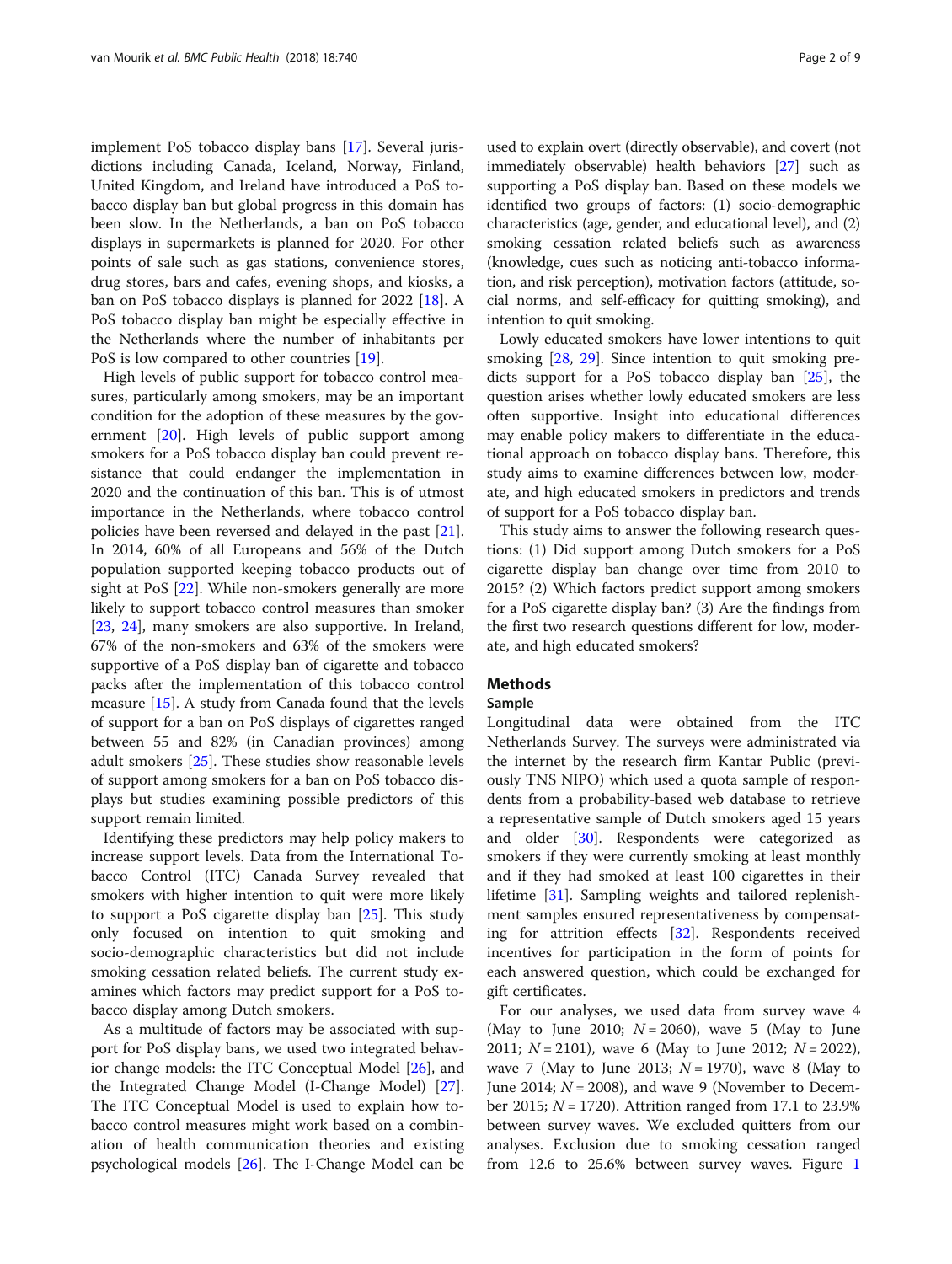<span id="page-3-0"></span>shows the number of smokers of the initial cohort and of the replenishment samples that remained in the study for each wave, leading to a total number of smokers per survey wave. To answer research question 1, all smokers from survey waves 4-9 were included in the analyses.

In the analyses for research question 2 we used the two most recent survey waves (waves 8 and 9). Respondents were included in the analyses if they were categorized as a smoker in both waves. In wave 9, 1017 of 1565 smokers from wave 8 participated. Respondents were excluded if they had more than five missing values on the independent variables (out of 22 variables) or if they had not filled in the outcome variable on wave 9. This left 844 smokers eligible for the analyses of research question 2.

#### Outcome variable

Support for a PoS cigarette display ban was measured by asking 'Do you support complete bans on displays of cigarettes inside shops and stores?' [[25\]](#page-9-0). This measure used a three-point scale with the response options (0) not at all, (1) somewhat, and (2) a lot. This variable was dichotomized for the analyses by combining the last two response options.

#### Socio-demographic variables

Respondents were asked whether they were (1) male or (2) female and were classified in one of the following age groups: (1) 15-24, (2) 25-39, (3) 40-45, or (4) 55 years and older. Education was divided into three categories: (1) low (Primary education and lower pre-vocational secondary education), (2) moderate (Middle pre-vocational secondary education and secondary vocational education), and

(3) high (Senior general secondary education, (pre-) university education and higher professional education).

#### Awareness variables

Knowledge about the health risks of smoking was measured by asking eight questions. The following format was used: 'The following are a few health effects and diseases. Based on what you know or believe, does smoking cause ...' [[33](#page-9-0)]. This question was asked for heart disease, impotence in male smokers, lung cancer, blindness, mouth and throat cancer, stroke, lung-cancer in non-smokers from secondhand smoke, and heart disease in non-smokers from secondhand smoke ( $\alpha$  in wave  $8 = 0.84$ ). Respondents could answer with (1) yes, (0) no, and (0) don't know.

Noticing anti-tobacco information was assessed by asking if respondents had noticed advertising or information about the dangers of smoking or advertising that encouraged quitting in the last 6 months [\[34\]](#page-9-0). There were five answering categories ranging between (1) never and (5) very often.

Risk perception was assessed by measuring perceived susceptibility and perceived severity. Perceived susceptibility was obtained by the question 'If you continue to smoke the amount you do now, how likely do you think it is that you will develop lung cancer in the future?' The scale ranged between (1) very low and (5) very high. Additionally, all smokers were asked about perceived severity via the question 'If you develop lung problems due to smoking, how serious would you find this?' The scale ranged between (1) not at all serious and (5) extremely serious.

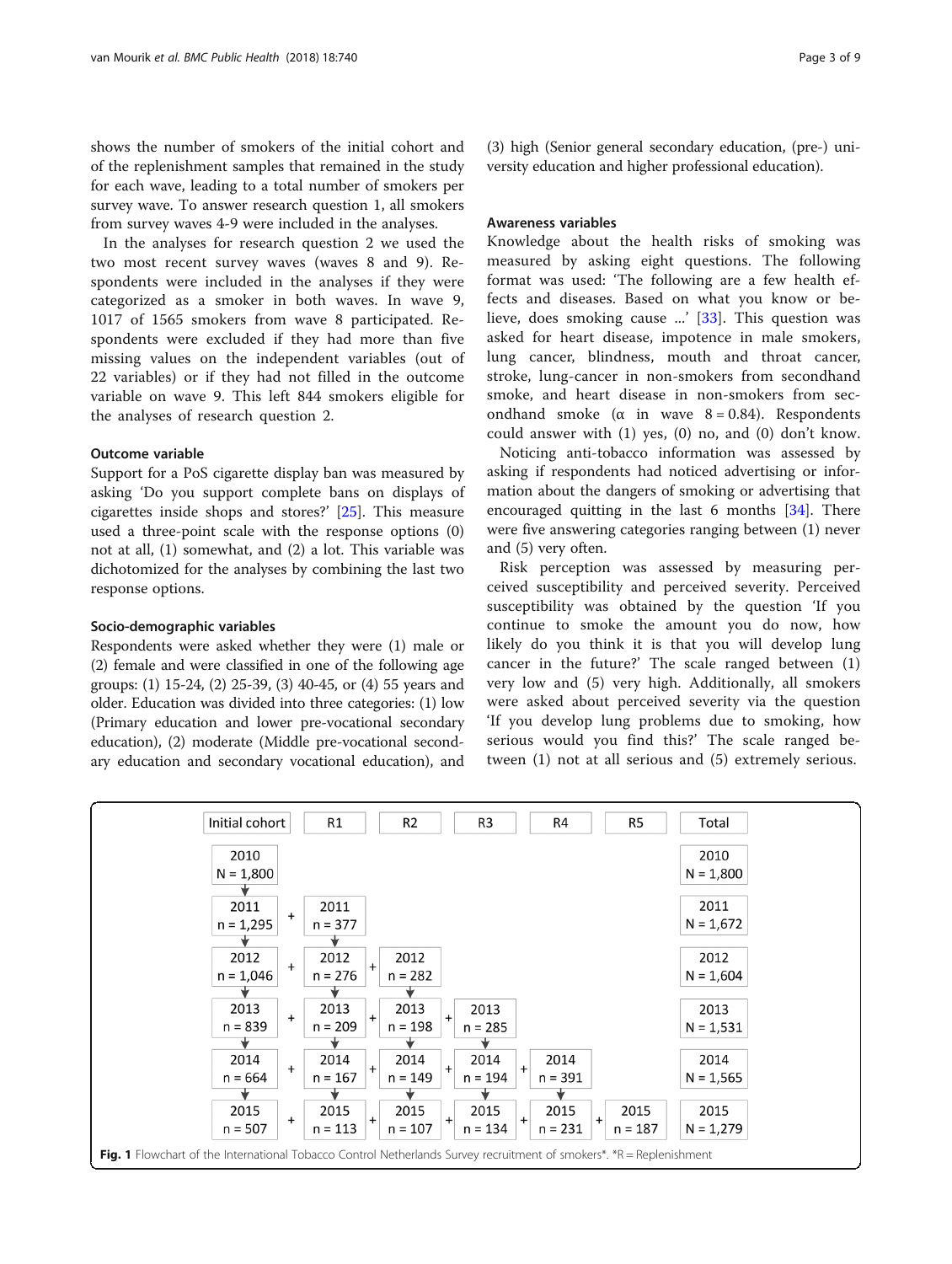#### Motivational variables

Attitude towards quitting smoking was asked via the questions 'If you quit smoking within the next 6 months, this would be…': (1) very foolish to (5) very wise and sensible, (1) very disagreeable to (5) very agreeable, and (1) very negative to (5) very positive. The three answers were summed into one attitude score ( $\alpha$  in wave  $8 =$ 0.83).

Social norms for quitting smoking were assessed by asking 'Thinking about the people who are important to you, how do you think most of them would feel about your quitting smoking within the next 6 months?' [\[35](#page-9-0)]. Based on a five-point scale respondents could (1) strongly disapprove to (5) strongly approve.

Self-efficacy to quit smoking was measured by asking how sure they were to succeed if they decided to give up smoking completely in the next 6 months [[29\]](#page-9-0). This was measured on a five-point scale ranging from (1) not at all sure to (5) extremely sure. Smokers were also asked how easy or hard it would be to quit smoking if they wanted to. Answering categories ranged between (1) extremely difficult and (5) not at all difficult. The two answers were summed into one self-efficacy score ( $\alpha$  in wave  $8 = 0.72$ ).

#### Intention to quit smoking variable

Intention to quit smoking was measured by asking if the respondents were planning to quit smoking within the next 6 months [[35,](#page-9-0) [36](#page-9-0)]. A five-point scale ranging between (1) very unlikely and (5) very likely was used.

#### Smoking-related variables

Smoking-related covariates were level of addiction to tobacco, and ever having tried to quit smoking. The Heaviness of Smoking Index (HSI) was used to measure the level of addiction to tobacco. The HSI is based on the time before smoking the first cigarette of the day  $(61 +$ min, 31-60 min, 6-30 min, 5 min or less) and on the number of cigarettes smoked per day (0-10, 11-20, 21-30, 31+). This measure ranges between 0 and 6, with a higher score indicating a higher level of addiction to tobacco [\[37\]](#page-9-0). Also, the respondents were asked whether they had ever tried to quit smoking, (1) yes or (2) no.

#### Statistical analysis

Data were analyzed using the statistical software program SPSS 23. All statistical estimates and tests pre-sented were weighted for gender and age [[38\]](#page-9-0).

Trends in outcome measure (research question 1) were tested with Generalized Estimating Equations (GEE) analyses [[39](#page-9-0)], while controlling for gender, age, ever having made a quit attempt, education, and level of addiction to tobacco. Missing data values on these variables were imputed multiple times using the full conditional specification method (with linear regression for scalar covariates)  $[40]$ . The number of imputations was set according to the percentage of cases that were incomplete [[41](#page-9-0)]. Moreover, starting from this number of imputations, we systematically increased the number of imputations by 10 until results hardly differed. This resulted in 80 imputations. Also, we adjusted for the time a respondent participated in the cohort (time-in-sample) since this may influence responses [[42](#page-9-0)]. The dependent variable was dichotomous and therefore the binomial distribution and the logit link was used [\[43](#page-9-0)]. Survey wave was the repeated measure variable. The interaction between educational level and survey wave was assessed in a separate analysis (research question 3).

T-tests and Chi-square analyses were run to test differences in independent variables (measured in 2014) between supportive and non-supportive smokers of a cigarette display ban (measured in 2015). The associations between independent variables on wave 8 with support for a PoS cigarette display ban on wave 9 (research question 2) were examined by performing multiple logistic regression analyses, while controlling for gender, education and age. To examine total effects of predictor variables, we should not correct for possible mediators or descending proxies thereof [\[44\]](#page-9-0). For this reason, the variables were added in successive steps: first the awareness variables were entered (knowledge about the health risks of smoking, perceived severity, perceived susceptibility, and noticing anti-tobacco information), second the motivational variables (attitude, social norms and self-efficacy), and in the last step intention to quit smoking. The analysis results for the variables as reported, are those for the step in which they were first entered into the analysis model. Only 477 out of the eligible 844 respondents completed all independent variables. For the remaining 367 respondents missing values were filled in by multiple imputation. The 884 subjects available for the analysis therefore contained no persons with missing values on the outcome, but with possibly missing values on predictor variables that were filled in by multiple imputation. This method improves the statistical power by increasing the sample size for the multiple logistic regression [[40\]](#page-9-0). Following the same procedure as for the trend analysis, the number of imputations was set at 100. The imputed values for the outcome variable were not employed in the analyses, since excluding cases with missing values on the outcome variable yields more stable estimates [[45](#page-9-0)]. Because the variables education and age each were represented in the analyses through multiple dummy variables and SPSS provided only *p*-values for these separate dummy variables when analyzing multiple imputed datasets, a correction for multiple testing was applied. More specifically, for all tests involving the variables education and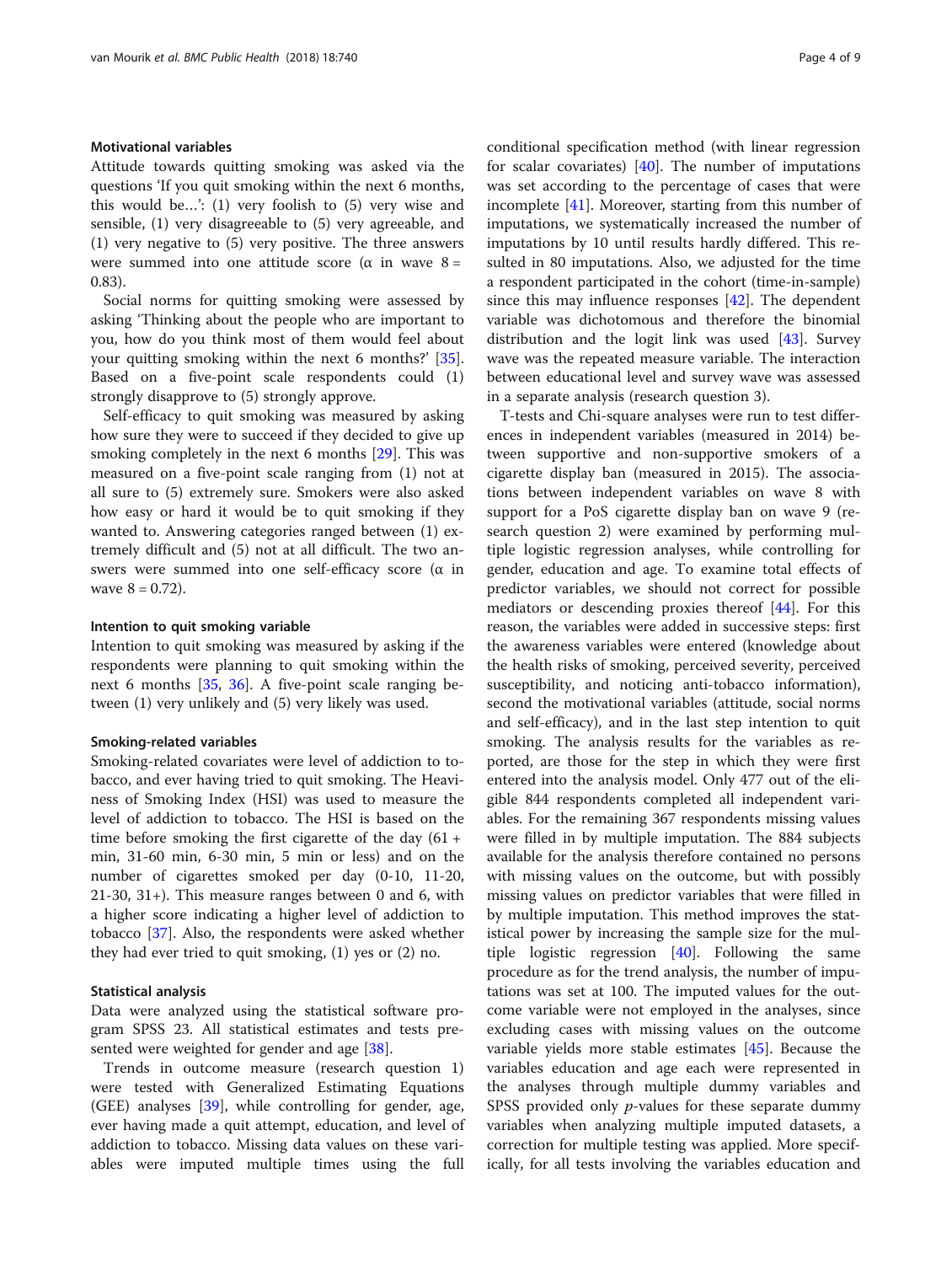age, the Holm correction was applied to the significance level  $\alpha$  = 0.05 [[46\]](#page-9-0). Interactions between educational level and independent variables were added in a separate regression analysis to determine whether there were differences between educational levels in the predictors for support for a PoS cigarette display ban (research question 3). This analysis was also done and reported with the same steps as delineated above, but then also adding each time the interaction terms with education.

#### Results

#### Sample characteristics

Table 1 shows characteristics of smokers between 2010 and 2015. The smokers' educational level increased over the years.

#### Support for a PoS cigarette display ban between 2010 and 2015

Table 2 shows that support for a PoS display ban of cigarettes increased from 28.9% in 2010 to 42.5% in 2015. A GEE analysis confirmed the overall linear trend (Odds Ratio (OR) = 1.40, 95% Confidence interval (CI): 1.25, 1.58).

A separate GEE analysis including interaction terms of wave by educational level revealed that the support for a PoS cigarette display ban increased less among moderately educated smokers than among highly

Table 1 Sample characteristics of smokers between 2010 and  $2015^{\circ}$ 

|                               | 2010 | 2011 | 2012 | 2013 | 2014 | 2015 |
|-------------------------------|------|------|------|------|------|------|
| Gender                        |      |      |      |      |      |      |
| Male (%)                      | 53.6 | 54.4 | 54.1 | 52.0 | 50.7 | 54.0 |
| Female (%)                    | 46.4 | 45.6 | 45.9 | 48.0 | 49.3 | 46.0 |
| Age group                     |      |      |      |      |      |      |
| 15-24 years (%)               | 12.7 | 22.8 | 13.7 | 11.5 | 11.1 | 15.5 |
| 25-39 years (%)               | 27.5 | 28.9 | 23.5 | 23.7 | 23.8 | 24.1 |
| 40-54 years (%)               | 32.3 | 25.1 | 32.1 | 32.2 | 29.8 | 27.9 |
| 55 years and older (%)        | 27.5 | 23.2 | 30.7 | 32.6 | 35.3 | 32.6 |
| Educational level             |      |      |      |      |      |      |
| Low $(\%)$                    | 36.2 | 30.2 | 31.8 | 29.1 | 26.1 | 24.7 |
| Moderate (%)                  | 41.9 | 45.9 | 44.9 | 46.1 | 43.7 | 42.4 |
| High $(\%)$                   | 21.9 | 24.0 | 23.3 | 24.8 | 30.2 | 33.0 |
| Level of addiction to tobacco |      |      |      |      |      |      |
| 0 to 1 $(\%)$                 | 29.2 | 30.8 | 28.0 | 28.7 | 29.4 | 31.7 |
| 2 to 4 $(\%)$                 | 64.4 | 58.1 | 64.5 | 64.4 | 64.5 | 62.1 |
| 5 to 6 (%)                    | 6.4  | 11.2 | 7.5  | 6.9  | 6.0  | 6.2  |
| Ever tried quitting smoking   |      |      |      |      |      |      |
| Yes (%)                       | 65.1 | 60.7 | 60.9 | 60.2 | 57.8 | 64.1 |
| No (%)                        | 34.9 | 39.3 | 39.1 | 39.8 | 42.2 | 35.9 |

<sup>a</sup>Estimates were weighted for gender and age

Table 2 Percentages of smokers by educational level and wave who support a PoS cigarette display ban<sup>a</sup>

|                                                            |  | 2010 2011 2012 2013 2014 2015 |  |     |
|------------------------------------------------------------|--|-------------------------------|--|-----|
| Total group (%)                                            |  | 28.9 34.6 34.4 36.4 37.7 42.5 |  |     |
| Low educational level (%)                                  |  | 24.6 34.8 33.7 38.4 37.6 38.6 |  |     |
| Moderate education level (%) 30.5 33.1 31.0 34.5 36.7 38.2 |  |                               |  |     |
| High educational level (%) 30.8 37.4 41.2 38.5 39.1        |  |                               |  | 509 |
| $- -$                                                      |  |                               |  |     |

<sup>a</sup>Estimates were weighted for gender and age

educated smokers (OR of interaction = 0.87, 95% CI: 0.78, 0.98,  $p = 0.011 < \alpha_{\text{adiusted}} = 0.017$ ). This result can also be seen in Table 2 that shows that the support among moderately educated smokers increased from 2010 to 2015 by 7.6% whereas the support for highly educated smokers increased by 20.1%. No significant interactions were found between wave and low versus moderate education (OR = 1.07, 95% CI: 0.97, 1.18, p  $= 0.155 > \alpha_{\text{adjusted}} = 0.025$ , nor between wave and low versus high education (OR = 0.94, 95% CI: 0.84, 1,05,  $p = 0.238 > \alpha_{\text{adjusted}} = 0.05$ .

#### Predictors of support for a PoS cigarette display ban

The bivariate analyses from Table [3](#page-6-0) show that smokers who support a PoS cigarette display had more knowledge about the health risks of smoking, had a higher perceived severity of smoking-related lung problems, had a more positive attitude towards quitting smoking, perceived stronger social norms for quitting, had a higher self-efficacy for quitting smoking, and a higher intention to quit smoking.

The results from the multiple logistic regression (Table [4\)](#page-7-0) revealed that support for a PoS cigarette display ban was significantly associated with more knowledge about the health risks of smoking, a higher perceived severity, a more positive attitude towards quitting smoking, stronger social norms for quitting smoking, a higher self-efficacy for quitting smoking, and a higher intention to quit smoking.

A separate analysis including interaction terms with educational level and all independent variables did only show almost significant interactions. There was a nearly significant interaction between attitude towards quitting smoking and moderate versus high education (OR of interaction = 0.49, 95% CI: 0.25, 0.96,  $p = 0.038 > \alpha_{\text{adjusted}}$ = 0.025), as well as a nearly significant interaction between attitude towards quitting smoking and moderate versus low education (OR of interaction = 0.46, 95% CI: 0.24, 0.90,  $p = 0.024 > \alpha_{\text{adjusted}} = 0.017$ . Attitude towards quitting smoking was a stronger predictor for high educated smokers (OR = 2.07,  $p = 0.008$ , 95% CI: 1.21, 3.55), and for low educated smokers (OR = 2.10,  $p = 0.006$ , 95% CI: 1.23, 3.57) as compared to moderate educated smokers (OR = 0.97,  $p = 0.886$ , 95% CI: 0.64, 1.46).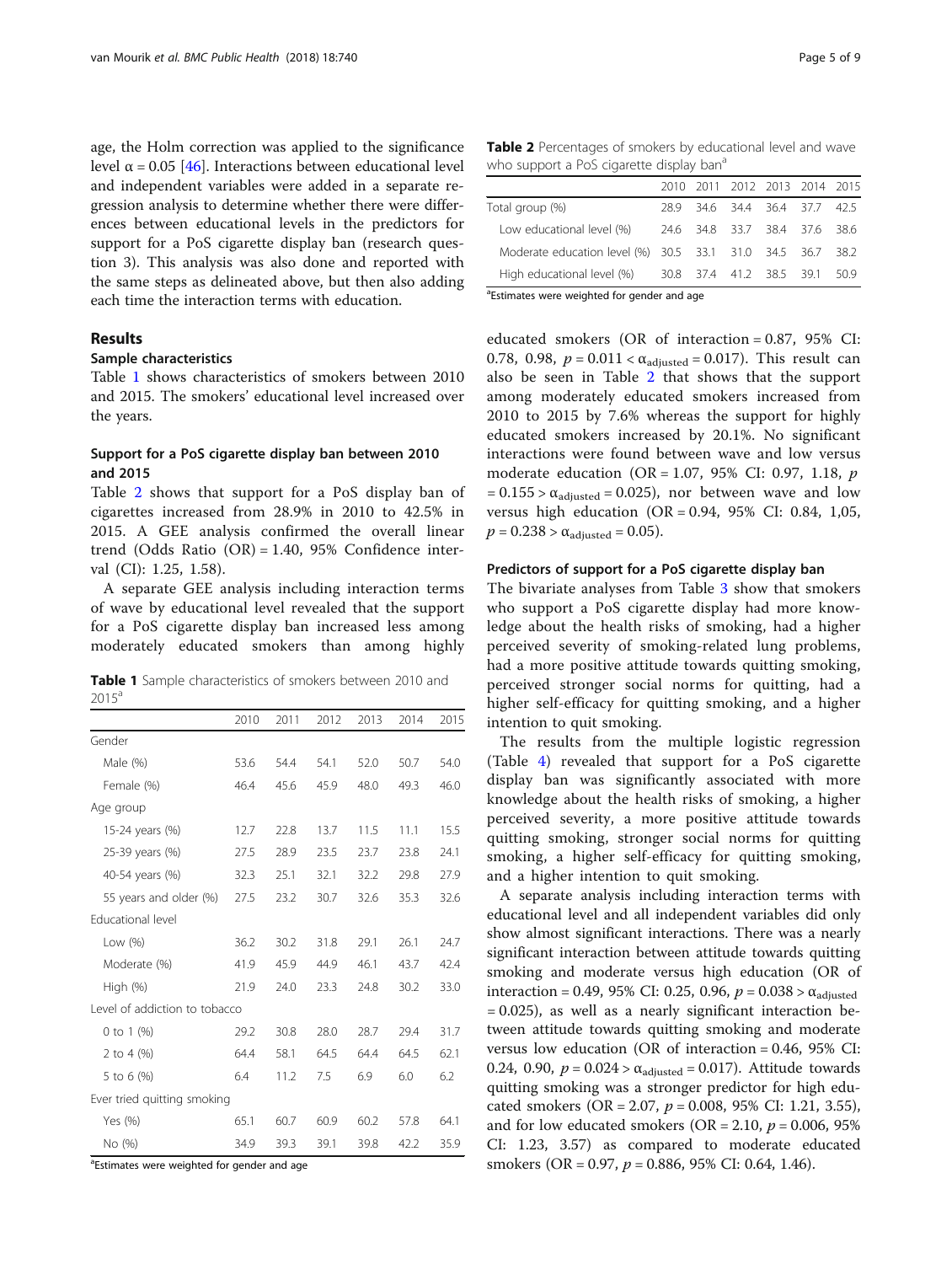|                                               | Support           |                |                           |  |
|-----------------------------------------------|-------------------|----------------|---------------------------|--|
|                                               | Yes ( $n = 343$ ) | No $(n = 501)$ | T-value or $\chi^2$       |  |
| Socio demographics                            |                   |                |                           |  |
| Gender                                        |                   |                |                           |  |
| Male (%)                                      | 40.2              | 59.8           | $x^2 = 0.43$              |  |
| Female (%)                                    | 40.9              | 59.1           | $p = 0.836$               |  |
| Age group                                     |                   |                |                           |  |
| 15-24 years (%)                               | 34.1              | 65.9           | $x^2 = 3.91$              |  |
| 25-39 years (%)                               | 45.8              | 54.2           | $p = 0.271$               |  |
| 40-54 years (%)                               | 39.1              | 60.9           |                           |  |
| 55 years and older (%)                        | 40.4              | 59.6           |                           |  |
| Educational level                             |                   |                |                           |  |
| Low $(\%)$                                    | 38.8              | 61.2           | $x^2 = 0.77$              |  |
| Moderate (%)                                  | 39.3              | 60.7           | $p = 0.681$               |  |
| High (%)                                      | 43.3              | 56.7           |                           |  |
| Awareness variables                           |                   |                |                           |  |
| Knowledge health risks of smoking (mean, SD)  | 0.65(0.27)        | 0.54(0.30)     | $t = -5.62$ , $p < 0.001$ |  |
| Noticing anti-tobacco information (mean, SD)  | 2.41(0.96)        | 2.29(0.95)     | $t = -1.57$ , $p = 0.116$ |  |
| Perceived susceptibility (mean, SD)           | 3.14(0.96)        | 3.09 (0.84)    | $t = -0.82$ , $p = 0.413$ |  |
| Perceived severity (mean, SD)                 | 3.54 (1.03)       | 3.16 (0.99)    | $t = -5.42, p < 0.001$    |  |
| Motivational variables                        |                   |                |                           |  |
| Attitude towards quitting smoking (mean, SD)  | 4.21(0.70)        | 3.86 (0.79)    | $t = -6.80, p < 0.001$    |  |
| Social norms for quitting smoking(mean, SD)   | 4.41(0.74)        | 4.10(0.77)     | $t = -5.73$ , $p < 0.001$ |  |
| Self-efficacy for quitting smoking (mean, SD) | 2.45 (1.07)       | 2.23(1.00)     | $t = -2.95$ , $p = 0.003$ |  |
| Intention to quit smoking (mean, SD)          | 2.77(1.15)        | 2.32 (1.06)    | $t = -5.85, p < 0.001$    |  |

<span id="page-6-0"></span>

|  |  | Table 3 Bivariate t-tests and Chi-square tests of predictor variables in 2014 and support in 2015 <sup>a,b</sup> |
|--|--|------------------------------------------------------------------------------------------------------------------|
|  |  |                                                                                                                  |

<sup>a</sup>Estimates were weighted for gender and age

<sup>b</sup>Imputed data

#### **Discussion**

Despite recommendations from the WHO dating back to 2003, the Dutch government only recently (January 2017) decided to implement a PoS cigarette display ban. In this paper we examined predictors of, and trends in support for this tobacco control measure among Dutch smokers.

The first research question was whether there were changes in support for a PoS cigarette display ban among Dutch smokers over time. We found a significant increase in support among smokers between 2010 (28.9%) and 2015 (42.5%). This is consistent with findings from other research that tobacco control measures are also popular among smokers, and support tends to increase over time especially after measures have been implemented [\[15](#page-8-0), [47\]](#page-9-0). If this trend continues, it seems like a matter of time before the majority of Dutch smokers support this tobacco control measure. The increase in support for a PoS cigarette display ban may also be consequence of a general societal denormalisation of smoking, which is indicated by an increasing perceived societal disapproval of smoking [\[48](#page-9-0)].

The second research question aimed to identify factors that predict support among smokers for a PoS cigarette display ban. In line with previous research [\[25](#page-9-0)], a higher intention to quit smoking predicted support for a PoS display ban of cigarettes. The theory of self-control [[49](#page-9-0)] provides a possible explanation for why smokers with a high intention to quit smoking support this tobacco control measure. A cigarette display ban may be perceived as a welcome external limit on future behavior (smoking) since leaving tobacco products out of sight at PoS will prevent smokers to get tempted to start smoking again. This may help smokers who want to quit doing this successfully. This explanation can also be used to explain the other predictors we found, since intention to quit smoking is associated with more knowledge about the health risks of smoking [[50\]](#page-9-0), more perceived severity [[51\]](#page-9-0), a more positive attitude towards quitting smoking [[52\]](#page-9-0), stronger social norms about quitting smoking [\[35](#page-9-0)], and higher self-efficacy for quitting smoking [\[53](#page-9-0)].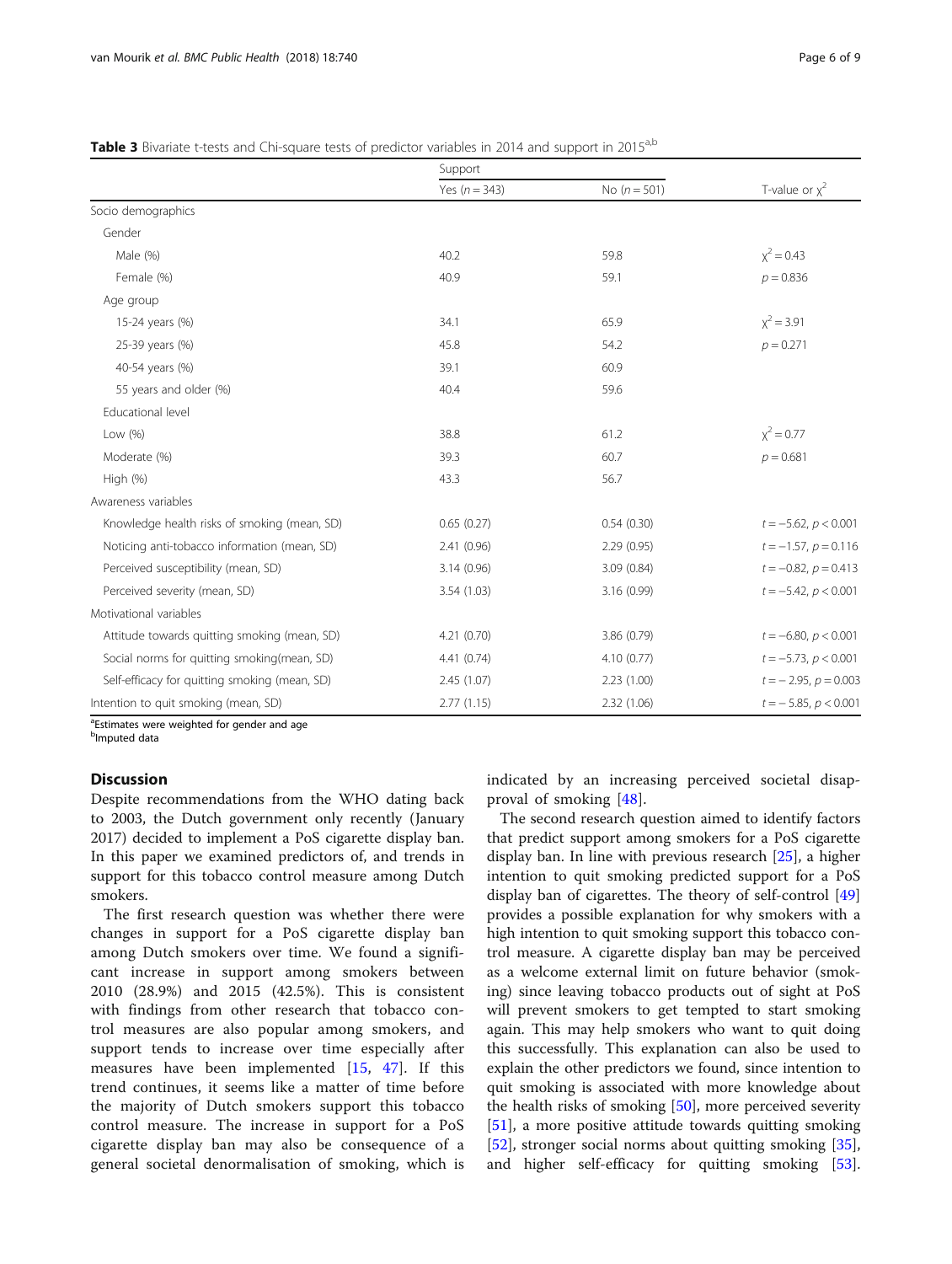<span id="page-7-0"></span>Table 4 Multiple logistic regression analysis of predictors associated with support for a PoS cigarette display ban  $(N = 844)$ . where  $N = 343$  for the supportive group,  $N = 501$  for the nonsupportive group)<sup>a,b,c</sup>

|                                    | <b>OR</b> | 95% CI       |
|------------------------------------|-----------|--------------|
| Socio demographics                 |           |              |
| Gender                             |           |              |
| Male                               | 0.99      |              |
| Female                             | 1.01      | (0.88, 1.16) |
| Age group                          |           |              |
| 25-39 years vs.15-24 years (ref)   | 1.59      | (0.92, 2.74) |
| 15-24 years vs. 55+ (ref)          | 0.77      | (0.46, 1.27) |
| 25-39 years vs. 55+ (ref)          | 1.22      | (0.84, 1.77) |
| 40-54 years vs. 15-24 years (ref)  | 1.24      | (0.79, 2.14) |
| 40-45 years vs. 25-30 years (ref)  | 0.78      | (0.53, 1.14) |
| 40-45 years vs. 55+ (ref)          | 0.95      | (0.71, 1.27) |
| Educational level                  |           |              |
| Low vs. high (ref)                 | 0.88      | (0.60, 1.29) |
| Moderate vs. low (ref)             | 1.00      | (0.70, 1.43) |
| Moderate vs high (ref)             | 0.88      | (0.64, 1.23) |
| Awareness variables                |           |              |
| Knowledge health risks of smoking  | $3.97***$ | (2.25, 7.00) |
| Noticing anti-tobacco information  | 1.12      | (0.96, 1.32) |
| Perceived susceptibility           | 0.91      | (0.74, 1.11) |
| Perceived severity                 | $1.39***$ | (1.20, 1.61) |
| Motivational variables             |           |              |
| Attitude towards quitting smoking  | $1.44***$ | (1.11, 1.87) |
| Social norms for quitting smoking  | $1.29*$   | (1.02, 1.64) |
| Self-efficacy for quitting smoking | $1.31***$ | (1.12, 1.53) |
| Intention to quit smoking          | $1.23***$ | (1.06, 1.43) |

<sup>a</sup>Estimates were weighted for gender and age

<sup>b</sup>lmputed data

<sup>c</sup>Associations are between independent variables on survey wave 8 and

support on survey wave 9

 $*p < 0.05; **p < 0.01; **p < 0.001$ 

OR Odds ratio, CI Confidence interval, ref Reference category

Smokers may thus be aware that exposure to PoS tobacco displays obstructs smokers to decrease or quit smoking [[7](#page-8-0)–[12\]](#page-8-0). Knowledge, perceived severity, attitude, social norms, and self-efficacy were independent predictors for support and should therefore be considered as important points of engagement for future campaigns.

The third research question was whether the findings from the first two research questions differed for smokers with low, moderate and high educated levels. First, support for a PoS cigarette display ban was higher and increased more among the highly educated group than among the moderately educated group. This could again be explained by the fact that less educated smokers tend to have lower intentions to quit [\[28,](#page-9-0) [29](#page-9-0)]. Second,

we found that attitude towards quitting was a stronger predictor for high, and low educated smokers as compared to moderate educated smokers.

#### Limitations

Several limitations should be taken into account when interpreting the results. First, the sample differed over the years on age, educational level, level of addiction to tobacco, and ever having made a quit attempt which may indicate that the sample is not entirely representative of the Dutch population of smokers. Therefore, we adjusted for these sample characteristics in the analyses and applied weights. Second, to cope with the high number of missing values we applied multiple imputation procedures to increase the statistical power. There is never complete certainty about the correctness of the imputation model but a rather substantial set of variables was used in this model and care was taken to take a large number of imputations to maximize the efficiency of the pooled estimates. Third, the measurements of wave 9 took place from November to December 2015, whereas in prior years measurements took place from May to June. This difference can give a somewhat distorted image of the trends in support. Fourth, this paper addressed support for a ban of cigarette displays. Since the ITC Netherlands survey did not include a question on support for a complete ban of tobacco displays, we could not study a display ban of other tobacco or nicotine products.

#### Implications for policy

To increase support further, educational campaigns may focus on explaining the upcoming PoS tobacco display ban as well as on improving knowledge about the health risks of smoking, increasing perceived severity, stimulating a more positive attitude towards quitting smoking, changing social norms about quitting smoking, increasing self-efficacy for quitting smoking, and stimulating quitting. Such educational campaigns may be especially important in the Netherlands where the knowledge and general concern about the health risks of smoking and secondhand smoke in smokers is low compared to other countries [[48](#page-9-0)].

#### Conclusions

Support among Dutch smokers for a PoS cigarette display ban increased between 2010 and 2015, and increased faster among highly educated smokers than among moderately educated smokers. The findings from the present study showed that predictors of support among smokers for a PoS cigarette display ban were more knowledge about the health risks of smoking, higher perceived severity, more positive attitude towards quitting smoking, stronger social norms to quit smoking,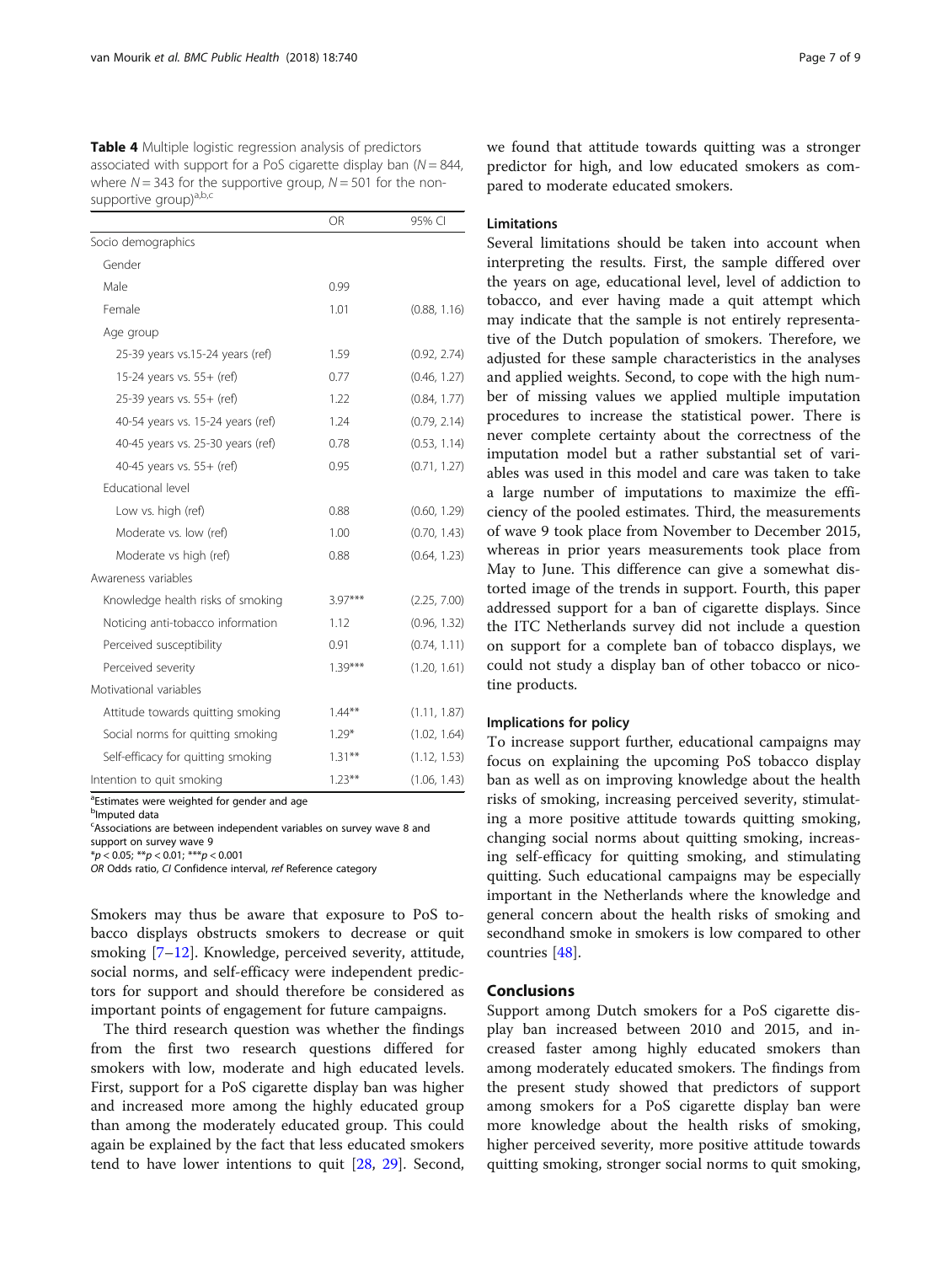<span id="page-8-0"></span>higher self-efficacy for quitting smoking, and stronger intentions to quit smoking. To increase support, educational campaigns may focus on improving knowledge about the health risks of smoking, and encouraging quitting.

#### Abbreviations

CI: Confidence interval; FCTC: Framework Convention on Tobacco Control; GEE: Generalized estimating equations; I-Change Model: Integrated change model; ITC: International Tobacco Control; OR: Odds ratio; PoS: Point-of-sale; TAPS: Tobacco advertising, promotion, and sponsorship; WHO: World Health **Organization** 

#### Acknowledgements

The authors gratefully acknowledge the assistance of several members of the ITC Project team at the University of Waterloo in all stages of conducting the ITC Netherlands survey. In particular, the authors thank Thomas Agar and Anne Quah.

#### Funding

This work was supported by the Netherlands Organisation for Health Research and Development (ZonMw; survey wave 4-8; grant numbers 121010008 and 200130002), and the Dutch Cancer Society (KWF Kankerbestrijding; survey wave 9; grant number UM 2014-7210). Additional support was provided to Geoffrey T. Fong from a Senior Investigator Award from the Ontario Institute for Cancer Research and a Prevention Scientist Award from the Canadian Cancer Society Research Institute.

#### Availability of data and materials

Data from the ITC Policy Evaluation Project are available to approved researchers 2 years after the date of issuance of cleaned data sets by the ITC Data Management Centre. Researchers interested in using ITC data are required to apply for approval by submitting an International Tobacco Control Data Repository (ITCDR) request application and subsequently to sign an ITCDR Data Usage Agreement. To avoid any real, potential, or perceived conflict of interest between researchers using ITC data and tobacco-related entities, no ITCDR data will be provided directly or indirectly to any researcher, institution, or consultant that is in current receipt of any grant monies or in-kind contribution from any tobacco manufacturer, distributor, or other tobacco-related entity. The criteria for data usage approval and the contents of the Data Usage Agreement are described online ([http://](http://www.itcproject.org) [www.itcproject.org\)](http://www.itcproject.org).

#### Authors' contributions

DJvM, GN, HdV, and MW devised the basic idea for the manuscript. DJvM drafted the manuscript with substantial contributions from GN. MC performed the statistical analyses with substantial contributions from DJvM. DJvM, MC, GN, MW, GF, KH, BvdP, and HdV contributed to the interpretation of the analyses and revised the manuscript critically. DJvM, MC, GN, MW, GF, KH, BvdP, and HdV read and approved the final manuscript.

#### Ethics approval and consent to participate

The ITC Netherlands Surveys received ethics clearance from the University of Waterloo's Office of Research Ethics. We received permission from the ITC Policy Evaluation Project to use this study's data.

#### Competing interests

The authors declare that they have no competing interests.

#### Publisher's Note

Springer Nature remains neutral with regard to jurisdictional claims in published maps and institutional affiliations.

#### Author details

<sup>1</sup>Department of Health Promotion, Maastricht University (CAPHRI), PO Box 616, 6200, MD, Maastricht, the Netherlands. <sup>2</sup>Department of Methodology and Statistics, Maastricht University (CAPHRI), Maastricht, the Netherlands. <sup>3</sup>Department of Family Medicine, Maastricht University (CAPHRI), Maastricht, the Netherlands. <sup>4</sup>IVO Addiction Research Institute, The Hague, the

# Received: 1 November 2017 Accepted: 4 June 2018<br>Published online: 15 June 2018

#### References

- 1. Feighery EC, Ribisl KM, Clark PI, Haladjian HH. How tobacco companies ensure prime placement of their advertising and products in stores: interviews with retailers about tobacco company incentive programmes. Tob Control. 2003;12(2):184–8.
- 2. Harper T. Why the tobacco industry fears point of sale display bans. Tob Control. 2006;15(3):270–1.
- 3. Lavack AM, Toth G. Tobacco point-of-purchase promotion: examining tobacco industry documents. Tob Control. 2006;15(5):377–84.
- 4. Paynter J, Edwards R. The impact of tobacco promotion at the point of sale: a systematic review. Nicotine Tob Res. 2009;11(1):25–35.
- 5. Wakefield M, Morley C, Horan JK, Cummings KM. The cigarette pack as image: new evidence from tobacco industry documents. Tob Control. 2002; 11(Suppl 1):i73–80.
- Pollay RW. More than meets the eye: on the importance of retail cigarette merchandising. Tob Control. 2007;16(4):270–4.
- 7. Carter OBJ, Mills BW, Donovan RJ. The effect of retail cigarette pack displays on unplanned purchases: results from immediate postpurchase interviews. Tob Control. 2009;18(3):218–21.
- 8. Hoek J, Gifford H, Pirikahu G, Thomson G, Edwards R. How do tobacco retail displays affect cessation attempts? Findings from a qualitative study. Tob Control. 2010;19(4):334–7.
- 9. Li L, Borland R, Fong GT, Thrasher JF, Hammond D, Cummings KM. Impact of point-of-sale tobacco display bans: findings from the international tobacco control four country survey. Health Educ Res. 2013;28(5):898–910.
- 10. MacKintosh AM, Moodie C, Hastings G. The association between pointof-sale displays and youth smoking susceptibility. Nicotine Tob Res. 2012;14(5):616–20.
- 11. Siahpush M, Shaikh RA, Cummings KM, Hyland A, Dodd M, Carlson L, et al. The association of point-of-sale cigarette marketing with cravings to smoke: results from a cross-sectional population-based study. Tob Control. 2016;25(4):402–5.
- 12. Wakefield M, Germain D, Henriksen L. The effect of retail cigarette pack displays on impulse purchase. Addiction. 2008;103(2):322–8.
- 13. Braun S, Kollath-Cattano C, Barrientos I, Mejía R, Morello P, Sargent J, et al. Assessing tobacco marketing receptivity among youth: integrating point of sale marketing, cigarette package branding and branded merchandise. Tob Control. 2015;25(6):648–55.
- 14. Henriksen L, Schleicher NC, Feighery EC, Fortmann SPA. Longitudinal study of exposure to retail cigarette advertising and smoking initiation. Pediatrics. 2010;126(2):232–8.
- 15. McNeill A, Lewis S, Quinn C, Mulcahy M, Clancy L, Hastings G, et al. Evaluation of the removal of point-of-sale tobacco displays in Ireland. Tob Control. 2011;20(2):137–43.
- 16. Scheffels J, Lavik R. Out of sight, out of mind? Removal of point-of-sale tobacco displays in Norway. Tob Control. 2013;22(e1):e37–42.
- 17. World Health Organization. WHO Framework Convention on Tobacco Control. 2003. [http://apps.who.int/iris/bitstream/10665/42811/1/9241591013.](http://apps.who.int/iris/bitstream/10665/42811/1/9241591013.pdf?ua=1) [pdf?ua=1.](http://apps.who.int/iris/bitstream/10665/42811/1/9241591013.pdf?ua=1) Accessed 5 Oct 2017.
- 18. van Rijn MJ. Letter from the state secretary for Public Health Welfare and Sport (Originally Dutch: Brief van de staatssecretaris van Volksgezondheid Welzijn en Sport). 2017. [https://www.rijksoverheid.nl/ministeries/ministerie](https://www.rijksoverheid.nl/ministeries/ministerie-van-volksgezondheid-welzijn-en-sport/documenten/kamerstukken/2017/07/05/kamerbrief-over-tabak-en-rookwaren)[van-volksgezondheid-welzijn-en-sport/documenten/kamerstukken/2017/07/](https://www.rijksoverheid.nl/ministeries/ministerie-van-volksgezondheid-welzijn-en-sport/documenten/kamerstukken/2017/07/05/kamerbrief-over-tabak-en-rookwaren) [05/kamerbrief-over-tabak-en-rookwaren.](https://www.rijksoverheid.nl/ministeries/ministerie-van-volksgezondheid-welzijn-en-sport/documenten/kamerstukken/2017/07/05/kamerbrief-over-tabak-en-rookwaren) Accessed 10 Oct 2017.
- 19. Monshouwer K, Verdurmen J, Ketelaars T, van Laar M. Points of sale of tobacco products: synthesis of scientific and practice based knowledge on the impact of reducing the number of points of sale and restrictions on tobacco product. Displays 2014.[https://assets.trimbos.nl/](https://assets.trimbos.nl/docs/fc34ad60-2cec-4100-8a9f-dc49bb88373e.pdf) [docs/fc34ad60-2cec-4100-8a9f-dc49bb88373e.pdf.](https://assets.trimbos.nl/docs/fc34ad60-2cec-4100-8a9f-dc49bb88373e.pdf) Published in 2014. Accessed 5 Oct 2017.